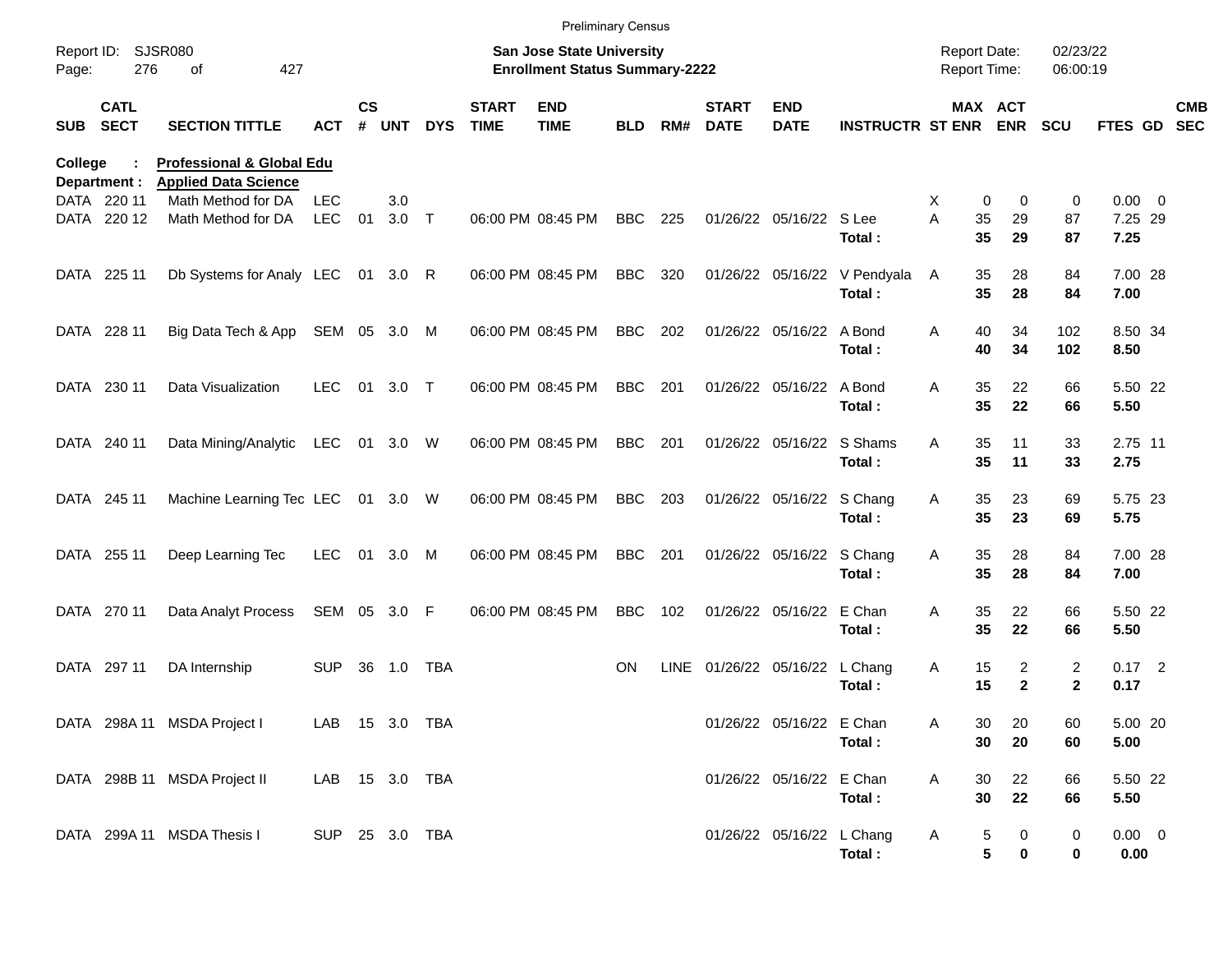|                                                                   |            |                |                                                                           |                           | <b>Preliminary Census</b> |     |                             |                                                  |                                                       |                      |                                                                    |                             |                                |                          |
|-------------------------------------------------------------------|------------|----------------|---------------------------------------------------------------------------|---------------------------|---------------------------|-----|-----------------------------|--------------------------------------------------|-------------------------------------------------------|----------------------|--------------------------------------------------------------------|-----------------------------|--------------------------------|--------------------------|
| SJSR080<br>Report ID:<br>277<br>Page:<br>οf                       | 427        |                | <b>San Jose State University</b><br><b>Enrollment Status Summary-2222</b> |                           |                           |     |                             |                                                  |                                                       |                      | 02/23/22<br><b>Report Date:</b><br><b>Report Time:</b><br>06:00:19 |                             |                                |                          |
| <b>CATL</b><br><b>SECT</b><br><b>SECTION TITTLE</b><br><b>SUB</b> | <b>ACT</b> | CS<br>#<br>UNT | <b>START</b><br><b>TIME</b><br><b>DYS</b>                                 | <b>END</b><br><b>TIME</b> | <b>BLD</b>                | RM# | <b>START</b><br><b>DATE</b> | <b>END</b><br><b>DATE</b>                        | <b>INSTRUCTR ST ENR</b>                               | <b>MAX</b>           | ACT<br><b>ENR</b>                                                  | <b>SCU</b>                  | <b>FTES GD</b>                 | <b>CMB</b><br><b>SEC</b> |
| <b>Applied Data Science</b><br>Department :                       |            |                |                                                                           |                           |                           |     |                             | <b>Lower Division:</b><br><b>Upper Division:</b> | <b>Department Total:</b><br><b>Graduate Division:</b> | 365<br>0<br>0<br>365 | 241<br>$\bf{0}$<br>$\bf{0}$<br>241                                 | 719<br>$\bf{0}$<br>0<br>719 | 59.92<br>0.00<br>0.00<br>59.92 |                          |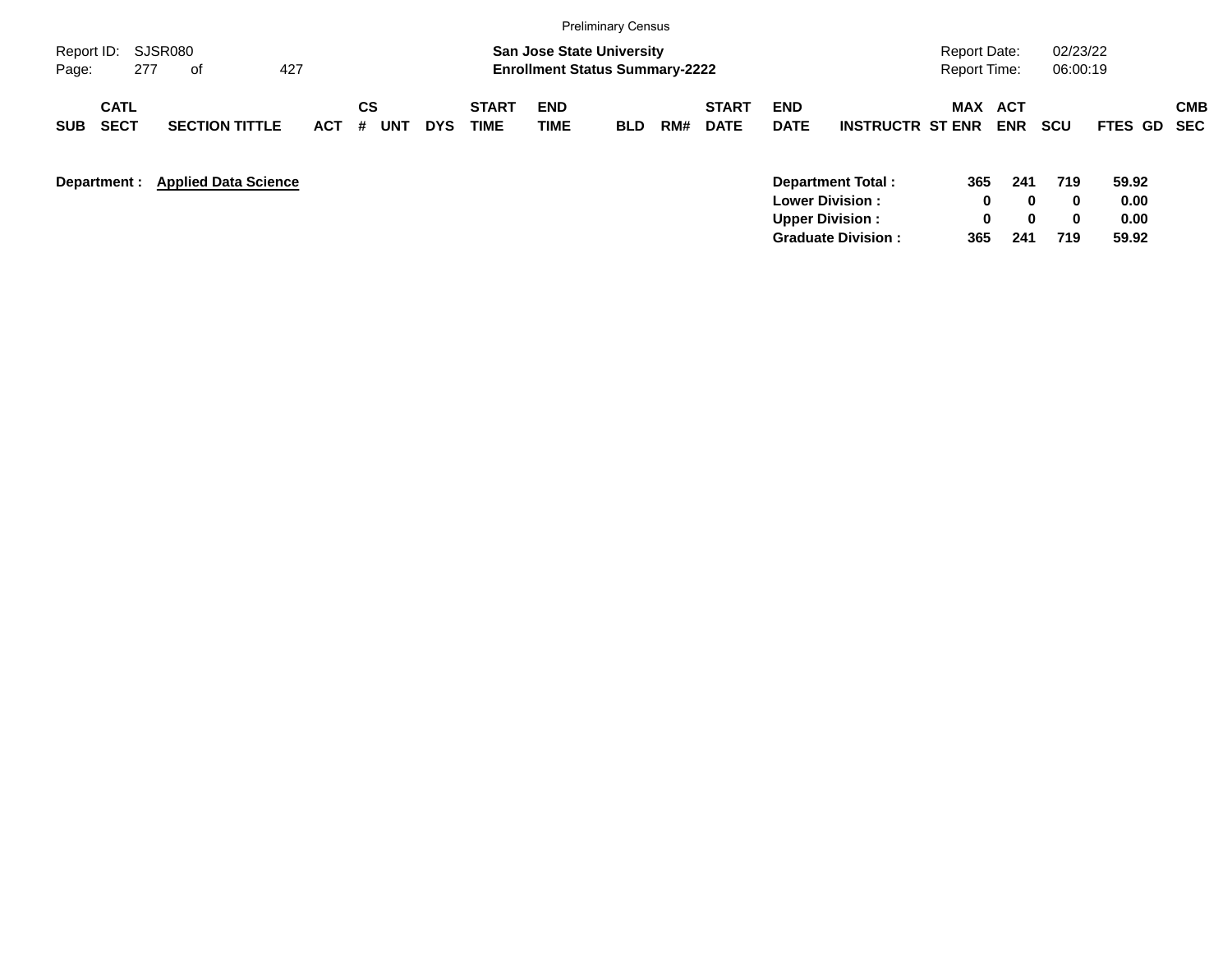|                     |                            |                                                                      |                |                                                                           |                |            |                             |                           | <b>Preliminary Census</b> |             |                             |                                |                                       |                      |     |                       |            |         |                          |
|---------------------|----------------------------|----------------------------------------------------------------------|----------------|---------------------------------------------------------------------------|----------------|------------|-----------------------------|---------------------------|---------------------------|-------------|-----------------------------|--------------------------------|---------------------------------------|----------------------|-----|-----------------------|------------|---------|--------------------------|
| Report ID:<br>Page: | 278                        | SJSR080<br>427<br>οf                                                 |                | <b>San Jose State University</b><br><b>Enrollment Status Summary-2222</b> |                |            |                             |                           |                           |             |                             |                                | <b>Report Date:</b><br>Report Time:   | 02/23/22<br>06:00:19 |     |                       |            |         |                          |
| <b>SUB</b>          | <b>CATL</b><br><b>SECT</b> | <b>SECTION TITTLE</b>                                                | ACT            | $\mathsf{cs}$                                                             | # UNT          | <b>DYS</b> | <b>START</b><br><b>TIME</b> | <b>END</b><br><b>TIME</b> | <b>BLD</b>                | RM#         | <b>START</b><br><b>DATE</b> | <b>END</b><br><b>DATE</b>      | <b>INSTRUCTR ST ENR</b>               |                      |     | MAX ACT<br><b>ENR</b> | <b>SCU</b> | FTES GD | <b>CMB</b><br><b>SEC</b> |
| <b>College</b>      | Department :               | <b>Professional &amp; Global Edu</b><br><b>School of Information</b> |                |                                                                           |                |            |                             |                           |                           |             |                             |                                |                                       |                      |     |                       |            |         |                          |
| <b>INFO</b>         | 200 01                     | Inf. Comm                                                            | <b>SEM</b>     | 05                                                                        | 3.0            | <b>TBA</b> |                             |                           | <b>ON</b>                 | LINE.       | 01/26/22                    | 05/16/22                       | – Z Liu                               | A                    | 35  | 24                    | 72         | 5.95 23 |                          |
| <b>INFO</b>         | 200 02                     | Inf. Comm                                                            | <b>SEM</b>     | 05                                                                        | 3.0            | <b>TBA</b> |                             |                           | <b>ON</b>                 | <b>LINE</b> | 01/26/22                    | 05/16/22                       | M Stephens                            | A                    | 35  | 33                    | 99         | 8.25 33 |                          |
| <b>INFO</b>         | 200 03                     | Inf. Comm                                                            | <b>SEM</b>     | 05                                                                        | 3.0            | <b>TBA</b> |                             |                           | ON                        |             | LINE 01/26/22               | 05/16/22                       | M Villagran                           | Α                    | 35  | 34                    | 102        | 8.50 34 |                          |
| <b>INFO</b>         | 200 04                     | Inf. Comm                                                            | <b>SEM</b>     | 05                                                                        | 3.0            | <b>TBA</b> |                             |                           | <b>ON</b>                 |             | LINE 01/26/22               | 05/16/22                       | K Bontenbal                           | $\overline{A}$       | 35  | 35                    | 105        | 8.75 35 |                          |
| <b>INFO</b>         | 200 05                     | Inf. Comm                                                            | <b>SEM</b>     | 05                                                                        | 3.0            | <b>TBA</b> |                             |                           | <b>ON</b>                 |             | LINE 01/26/22 05/16/22      |                                | S Tash                                | A                    | 35  | 11                    | 33         | 2.70 10 |                          |
|                     |                            |                                                                      |                |                                                                           |                |            |                             |                           |                           |             |                             |                                | Total:                                |                      | 175 | 137                   | 411        | 34.15   |                          |
| <b>INFO</b>         | 202 01                     | Inf. Ret. Sys. Des                                                   | SEM            | 05                                                                        | 3.0            | <b>TBA</b> |                             |                           | <b>ON</b>                 | <b>LINE</b> | 01/26/22                    | 05/16/22                       | A Johnson                             | A                    | 35  | 33                    | 99         | 8.15 31 |                          |
| <b>INFO</b>         | 202 02                     | Inf. Ret. Sys. Des                                                   | <b>SEM</b>     | 05                                                                        | 3.0            | <b>TBA</b> |                             |                           | <b>ON</b>                 | <b>LINE</b> | 01/26/22                    | 05/16/22                       | A Johnson                             | A                    | 35  | 34                    | 102        | 8.45 33 |                          |
| <b>INFO</b>         | 202 03                     | Inf. Ret. Sys. Des                                                   | <b>SEM</b>     | 05                                                                        | 3.0            | <b>TBA</b> |                             |                           | <b>ON</b>                 | <b>LINE</b> | 01/26/22                    | 05/16/22                       | A Johnson                             | A                    | 35  | 34                    | 102        | 8.50 34 |                          |
| <b>INFO</b>         | 202 04                     | Inf. Ret. Sys. Des                                                   | <b>SEM</b>     | 05                                                                        | 3.0            | <b>TBA</b> |                             |                           | <b>ON</b>                 |             |                             |                                | LINE 01/26/22 05/16/22 A Johnson      | A                    | 35  | 36                    | 108        | 8.95 35 |                          |
|                     |                            |                                                                      |                |                                                                           |                |            |                             |                           |                           |             |                             |                                | Total:                                |                      | 140 | 137                   | 411        | 34.05   |                          |
| <b>INFO</b>         | 203 01                     | Online Learning                                                      | <b>SEM</b>     | 02                                                                        | 1.0            | <b>TBA</b> |                             |                           | <b>ON</b>                 | LINE        | 01/26/22                    | 05/16/22                       | C Runnels                             | A                    | 45  | 44                    | 44         | 3.67 44 |                          |
| <b>INFO</b>         | 203 02                     | Online Learning                                                      | <b>SEM</b>     | 02                                                                        | 1.0            | <b>TBA</b> |                             |                           | <b>ON</b>                 | <b>LINE</b> | 01/26/22                    | 05/16/22                       | C Runnels                             | A                    | 45  | 36                    | 36         | 2.98 35 |                          |
| <b>INFO</b>         | 203 03                     | Online Learning                                                      | <b>SEM</b>     | 02                                                                        | 1.0            | <b>TBA</b> |                             |                           | ΟN                        |             |                             | LINE 01/26/22 05/16/22         | C Runnels                             | A                    | 45  | 61                    | 61         | 5.05 59 |                          |
|                     |                            |                                                                      |                |                                                                           |                |            |                             |                           |                           |             |                             |                                | Total:                                |                      | 135 | 141                   | 141        | 11.70   |                          |
| <b>INFO</b>         | 204 01                     | Inf. Prof                                                            | <b>SEM</b>     | 05                                                                        | 3.0            | <b>TBA</b> |                             |                           | <b>ON</b>                 | <b>LINE</b> | 01/26/22                    | 05/16/22                       | C Dee                                 | A                    | 35  | 25                    | 75         | 6.20 24 |                          |
| <b>INFO</b>         | 204 02                     | Inf. Prof                                                            | <b>SEM</b>     | 05                                                                        | 3.0            | <b>TBA</b> |                             |                           | ON                        | LINE        | 01/26/22                    | 05/16/22                       | C Sawyer                              | Α                    | 35  | 28                    | 84         | 6.95 27 |                          |
| <b>INFO</b>         | 204 03                     | Inf. Prof                                                            | <b>SEM</b>     | 05                                                                        | 3.0            | <b>TBA</b> |                             |                           | <b>ON</b>                 | <b>LINE</b> | 01/26/22                    | 05/16/22                       | D Hicks                               | A                    | 35  | 35                    | 105        | 8.75 35 |                          |
| INFO                | 204 04                     | Inf. Prof                                                            | <b>SEM</b>     | 05                                                                        | 3.0            | <b>TBA</b> |                             |                           | ΟN                        |             | LINE 01/26/22 05/16/22      |                                | D Hicks                               | A                    | 35  | 34                    | 102        | 8.45 33 |                          |
|                     |                            |                                                                      |                |                                                                           |                |            |                             |                           |                           |             |                             |                                | Total:                                |                      | 140 | 122                   | 366        | 30.35   |                          |
| <b>INFO</b>         | 210 01                     | Reference Info Servi                                                 | <b>SEM</b>     | 05                                                                        | 3.0            | TBA        |                             |                           | ON                        |             |                             |                                | LINE 01/26/22 05/16/22 J Aguiñaga     | A                    | 35  | 35                    | 35         | 8.75 35 |                          |
| INFO                | 210 02                     | Reference Info Servi                                                 | <b>SEM</b>     | 05                                                                        | 3.0            | <b>TBA</b> |                             |                           | ON                        | <b>LINE</b> | 01/26/22                    | 05/16/22                       | J Aguiñaga                            | A                    | 35  | 34                    | 34         | 8.50 34 |                          |
|                     |                            |                                                                      |                |                                                                           |                |            |                             |                           |                           |             |                             |                                | Total:                                |                      | 70  | 69                    | 69         | 17.25   |                          |
|                     | INFO 230 01                | Iss Acad Libs                                                        |                |                                                                           | SUP 36 3.0 TBA |            |                             |                           | ON.                       |             |                             |                                | LINE 01/26/22 05/16/22 M Otero-Bois A |                      | 35  | 19                    | 57         | 4.75 19 |                          |
|                     |                            |                                                                      |                |                                                                           |                |            |                             |                           |                           |             |                             |                                | Total:                                |                      | 35  | 19                    | 57         | 4.75    |                          |
|                     | INFO 232 01                | Iss Publ Libs                                                        | SUP 36 3.0 TBA |                                                                           |                |            |                             |                           | ON                        |             |                             |                                | LINE 01/26/22 05/16/22 R Barefoot A   |                      | 35  | 13                    | 39         | 3.25 13 |                          |
|                     |                            |                                                                      |                |                                                                           |                |            |                             |                           |                           |             |                             |                                | Total:                                |                      | 35  | 13                    | 39         | 3.25    |                          |
|                     | INFO 237 01                | SchLibMedMtls                                                        | SEM 05 3.0 TBA |                                                                           |                |            |                             |                           | ON.                       |             |                             | LINE 01/26/22 05/16/22 K Bogan |                                       | $\mathsf{A}$         | 35  | 24                    | 72         | 5.90 22 |                          |
|                     |                            |                                                                      |                |                                                                           |                |            |                             |                           |                           |             |                             |                                | Total:                                |                      | 35  | 24                    | 72         | 5.90    |                          |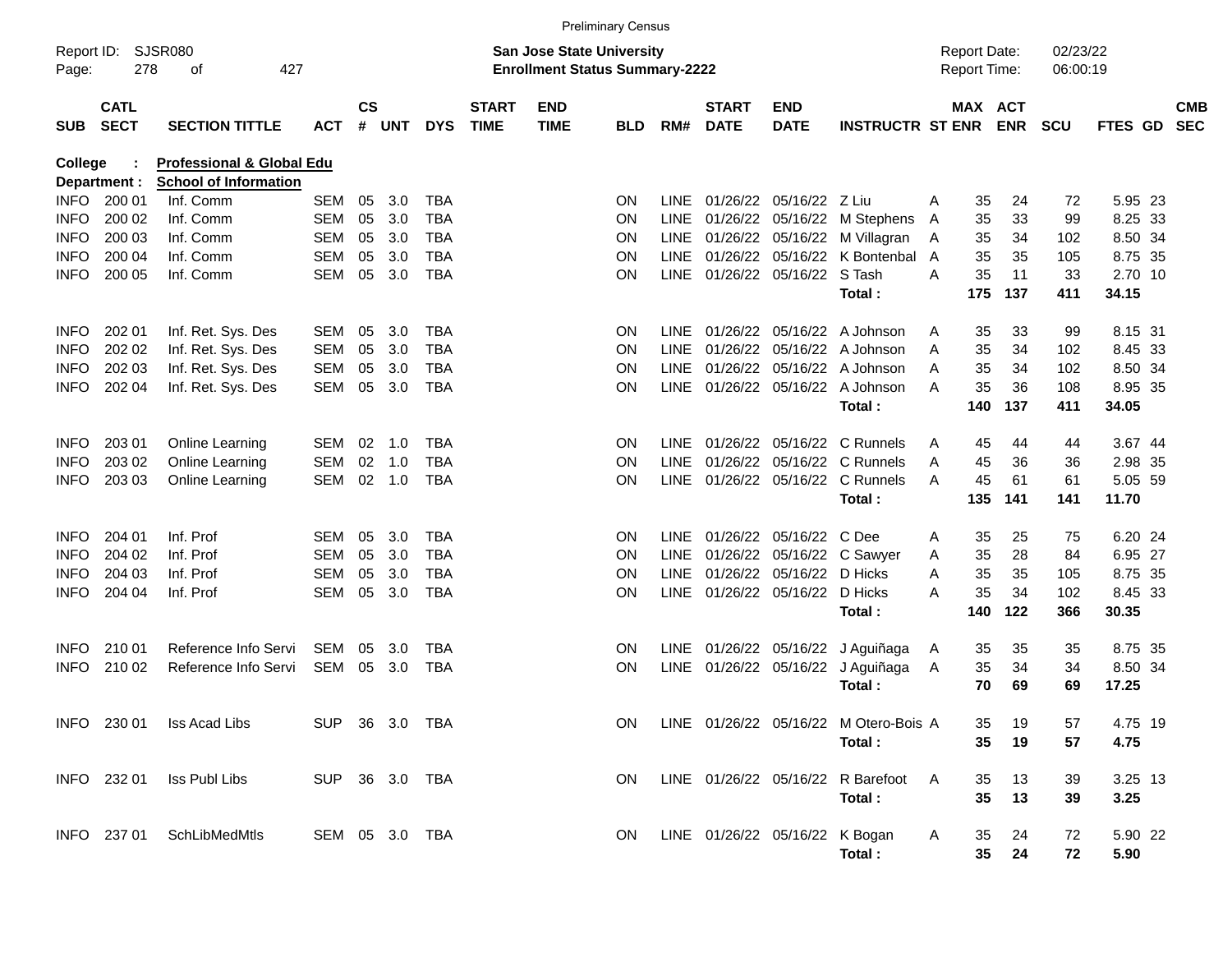| Report ID:<br>Page:                       | SJSR080<br>279             |                                                                      | <b>Preliminary Census</b><br><b>San Jose State University</b><br><b>Enrollment Status Summary-2222</b> |                    |                   |                                 |                             |                           |                               |                            |                             | <b>Report Date:</b><br><b>Report Time:</b>                                      |                                                                                   |             | 02/23/22<br>06:00:19  |                      |                      |                                        |      |                          |
|-------------------------------------------|----------------------------|----------------------------------------------------------------------|--------------------------------------------------------------------------------------------------------|--------------------|-------------------|---------------------------------|-----------------------------|---------------------------|-------------------------------|----------------------------|-----------------------------|---------------------------------------------------------------------------------|-----------------------------------------------------------------------------------|-------------|-----------------------|----------------------|----------------------|----------------------------------------|------|--------------------------|
| <b>SUB</b>                                | <b>CATL</b><br><b>SECT</b> | <b>SECTION TITTLE</b>                                                | <b>ACT</b>                                                                                             | $\mathsf{cs}$<br># | <b>UNT</b>        | <b>DYS</b>                      | <b>START</b><br><b>TIME</b> | <b>END</b><br><b>TIME</b> | <b>BLD</b>                    | RM#                        | <b>START</b><br><b>DATE</b> | <b>END</b><br><b>DATE</b>                                                       | <b>INSTRUCTR ST ENR</b>                                                           |             | MAX ACT               | <b>ENR</b>           | <b>SCU</b>           | FTES GD                                |      | <b>CMB</b><br><b>SEC</b> |
| <b>INFO</b>                               | 240 01                     | Info Tech Tools & Ap                                                 | SEM                                                                                                    | 05                 | 3.0               | TBA                             |                             |                           | <b>ON</b>                     | <b>LINE</b>                | 01/26/22                    | 05/16/22                                                                        | R Dean<br>Total:                                                                  | A           | 35<br>35              | 34<br>34             | 102<br>102           | 8.50 34<br>8.50                        |      |                          |
| <b>INFO</b>                               | 242 01                     | Database Mgmt                                                        | <b>LEC</b>                                                                                             | 01                 | 3.0               | TBA                             |                             |                           | <b>ON</b>                     |                            | LINE 01/26/22 05/16/22      |                                                                                 | G Liu<br>Total:                                                                   | A           | 35<br>35              | 10<br>10             | 30<br>30             | 2.50 10<br>2.50                        |      |                          |
| <b>INFO</b>                               | 244 01                     | Online Searching                                                     | SEM                                                                                                    | 05                 | 3.0               | TBA                             |                             |                           | <b>ON</b>                     |                            |                             |                                                                                 | LINE 01/26/22 05/16/22 N Friedland<br>Total:                                      | A           | 35<br>35              | 29<br>29             | 87<br>87             | 7.25 29<br>7.25                        |      |                          |
| <b>INFO</b><br><b>INFO</b><br><b>INFO</b> | 246 01<br>246 02<br>246 03 | Inf Tech Tools App A<br>Inf Tech Tools App A<br>Inf Tech Tools App A | SEM<br><b>SEM</b><br>SEM                                                                               | 05<br>05<br>05     | 3.0<br>3.0<br>3.0 | TBA<br><b>TBA</b><br><b>TBA</b> |                             |                           | ON.<br><b>ON</b><br><b>ON</b> | <b>LINE</b><br><b>LINE</b> | 01/26/22                    | LINE 01/26/22 05/16/22 H Chen<br>05/16/22 V Tucker<br>01/26/22 05/16/22 S Perry | Total:                                                                            | A<br>A<br>A | 35<br>35<br>35<br>105 | 12<br>15<br>16<br>43 | 12<br>15<br>16<br>43 | 3.00 12<br>3.75 15<br>4.00 16<br>10.75 |      |                          |
| <b>INFO</b><br><b>INFO</b>                | 248 01<br>248 02           | Beg Cat & Class<br>Beg Cat & Class                                   | <b>SEM</b><br>SEM                                                                                      | 05<br>05           | 3.0<br>3.0        | TBA<br><b>TBA</b>               |                             |                           | <b>ON</b><br><b>ON</b>        | LINE.                      |                             |                                                                                 | 01/26/22 05/16/22 S KhosrowpouA<br>LINE 01/26/22 05/16/22 S KhosrowpouA<br>Total: |             | 35<br>35<br>70        | 35<br>35<br>70       | 105<br>105<br>210    | 8.75 35<br>8.75 35<br>17.50            |      |                          |
| <b>INFO</b><br><b>INFO</b>                | 250 01<br>250 02           | Instr Dsgn Info Prof<br>Instr Dsgn Info Prof                         | SEM<br>SEM                                                                                             | 05<br>05           | 3.0<br>3.0        | TBA<br><b>TBA</b>               |                             |                           | ON.<br><b>ON</b>              | <b>LINE</b>                | 01/26/22                    | 05/16/22                                                                        | D Kovacs<br>LINE 01/26/22 05/16/22 D Loertscher A<br>Total:                       | A           | 35<br>35<br>70        | 21<br>6<br>27        | 63<br>18<br>81       | 5.20 20<br>1.50<br>6.70                | $-6$ |                          |
| <b>INFO</b>                               | 254 01                     | Inf. Lit. Learn                                                      | SEM 05                                                                                                 |                    | 3.0               | TBA                             |                             |                           | <b>ON</b>                     |                            |                             | LINE 01/26/22 05/16/22                                                          | E Valenti<br>Total:                                                               | A           | 35<br>35              | 20<br>20             | 60<br>60             | 5.00 20<br>5.00                        |      |                          |
| <b>INFO</b>                               | 256 01                     | Archv & Mnscpt                                                       | SEM                                                                                                    | 05                 | 3.0               | TBA                             |                             |                           | <b>ON</b>                     |                            |                             | LINE 01/26/22 05/16/22                                                          | D DeLorenzo A<br>Total:                                                           |             | 35<br>35              | 31<br>31             | 93<br>93             | 7.75 31<br>7.75                        |      |                          |
| <b>INFO</b>                               | 259 01                     | Presrv Mgmt                                                          | SEM                                                                                                    | 05                 | 3.0               | TBA                             |                             |                           | <b>ON</b>                     |                            | LINE 01/26/22 05/16/22      |                                                                                 | E Holmes<br>Total:                                                                | A           | 35<br>35              | 24<br>24             | 72<br>72             | 6.00 24<br>6.00                        |      |                          |
|                                           |                            | INFO 260A 01 Prgrm and Srvcs for LEC 02 3.0 TBA                      |                                                                                                        |                    |                   |                                 |                             |                           | ON.                           |                            |                             | LINE 01/26/22 05/16/22 P Peck                                                   | Total:                                                                            | A           | 35<br>35              | 31<br>31             | 93<br>93             | 7.75 31<br>7.75                        |      |                          |
|                                           |                            | INFO 261A 01 Prgrm and Srvcs for LEC 02 3.0 TBA                      |                                                                                                        |                    |                   |                                 |                             |                           | <b>ON</b>                     |                            |                             | LINE 01/26/22 05/16/22 A Bernier                                                | Total:                                                                            | A           | 35<br>35              | 9<br>9               | 27<br>27             | $2.25$ 9<br>2.25                       |      |                          |
|                                           | INFO 263 01                | Matris For Chidrn                                                    | LEC 02 3.0 TBA                                                                                         |                    |                   |                                 |                             |                           | <b>ON</b>                     |                            |                             | LINE 01/26/22 05/16/22 P Peck                                                   | Total:                                                                            | A           | 35<br>$35\phantom{a}$ | 11<br>11             | 33<br>33             | 2.75 11<br>2.75                        |      |                          |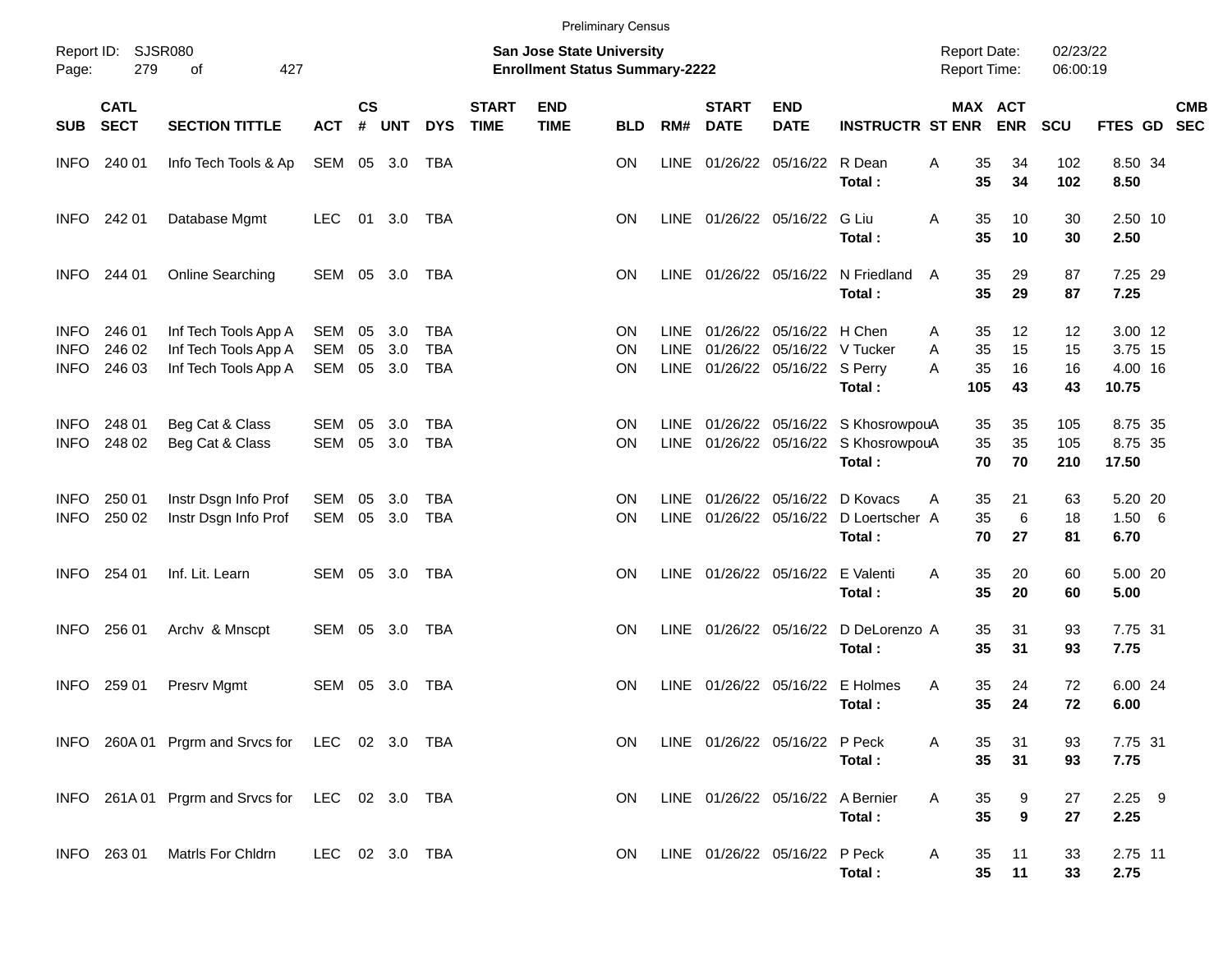|                                                          |                                           |                                                                                             |                                                      |                                                                           |                          |                                                      |                             |                           | <b>Preliminary Census</b>    |                                     |                             |                                                                                                 |                                                                                  |             |                       |                         |                      |                                           |                |                          |
|----------------------------------------------------------|-------------------------------------------|---------------------------------------------------------------------------------------------|------------------------------------------------------|---------------------------------------------------------------------------|--------------------------|------------------------------------------------------|-----------------------------|---------------------------|------------------------------|-------------------------------------|-----------------------------|-------------------------------------------------------------------------------------------------|----------------------------------------------------------------------------------|-------------|-----------------------|-------------------------|----------------------|-------------------------------------------|----------------|--------------------------|
| Page:                                                    | SJSR080<br>Report ID:<br>280<br>427<br>of |                                                                                             |                                                      | <b>San Jose State University</b><br><b>Enrollment Status Summary-2222</b> |                          |                                                      |                             |                           |                              |                                     |                             | <b>Report Date:</b><br><b>Report Time:</b>                                                      |                                                                                  |             | 02/23/22<br>06:00:19  |                         |                      |                                           |                |                          |
| SUB                                                      | <b>CATL</b><br><b>SECT</b>                | <b>SECTION TITTLE</b>                                                                       | <b>ACT</b>                                           | $\mathsf{cs}$<br>#                                                        | <b>UNT</b>               | <b>DYS</b>                                           | <b>START</b><br><b>TIME</b> | <b>END</b><br><b>TIME</b> | <b>BLD</b>                   | RM#                                 | <b>START</b><br><b>DATE</b> | <b>END</b><br><b>DATE</b>                                                                       | <b>INSTRUCTR ST ENR</b>                                                          |             | MAX ACT               | <b>ENR</b>              | <b>SCU</b>           | <b>FTES GD</b>                            |                | <b>CMB</b><br><b>SEC</b> |
| <b>INFO</b>                                              | 266 01                                    | <b>Collection Mgmt</b>                                                                      | SEM                                                  | 05                                                                        | 3.0                      | TBA                                                  |                             |                           | <b>ON</b>                    | LINE                                |                             | 01/26/22 05/16/22                                                                               | J Bodart<br>Total:                                                               | A           | 35<br>35              | 18<br>18                | 54<br>54             | 4.50 18<br>4.50                           |                |                          |
| <b>INFO</b>                                              | 275 01                                    | Libr Sev Div Comm                                                                           | SEM                                                  | 05                                                                        | 3.0                      | TBA                                                  |                             |                           | <b>ON</b>                    | LINE                                |                             |                                                                                                 | 01/26/22 05/16/22 K Rebmann A<br>Total:                                          |             | 35<br>35              | 31<br>31                | 93<br>93             | 7.75 31<br>7.75                           |                |                          |
| <b>INFO</b><br><b>INFO</b><br><b>INFO</b><br><b>INFO</b> | 281 01<br>281 02<br>281 03<br>281 04      | Colloq Contemp Iss<br>Colloq Contemp Iss<br>Colloq Contemp Iss<br><b>Colloq Contemp Iss</b> | <b>SEM</b><br><b>SEM</b><br><b>SEM</b><br><b>SEM</b> | 05<br>05<br>05<br>05                                                      | 3.0<br>2.0<br>1.0<br>3.0 | <b>TBA</b><br><b>TBA</b><br><b>TBA</b><br><b>TBA</b> |                             |                           | <b>ON</b><br>ON<br>ON<br>ON  | LINE<br><b>LINE</b><br>LINE<br>LINE | 01/26/22                    | 01/26/22 05/16/22<br>05/16/22<br>01/26/22 05/16/22                                              | D DeLorenzo A<br>D Buenting<br>M Evangelist A<br>01/26/22 05/16/22 M Villagran   | - A<br>A    | 35<br>35<br>35<br>35  | 27<br>29<br>7<br>11     | 81<br>87<br>21<br>33 | 6.75 27<br>4.83 29<br>$0.58$ 7<br>2.75 11 |                |                          |
| <b>INFO</b>                                              | 281 05                                    | <b>Colloq Contemp Iss</b>                                                                   | <b>SEM</b>                                           | 05                                                                        | 1.0                      | <b>TBA</b>                                           |                             |                           | <b>ON</b>                    | LINE                                |                             |                                                                                                 | 01/26/22 05/16/22 K Buckley<br>Total:                                            | A           | 35<br>175             | 24<br>98                | 72<br>294            | 2.00 24<br>16.92                          |                |                          |
| <b>INFO</b><br><b>INFO</b><br><b>INFO</b>                | 282 01<br>282 02<br>282 03                | Sem in Libr Mgmt<br>Sem in Libr Mgmt<br>Sem in Libr Mgmt                                    | <b>SEM</b><br><b>SEM</b><br><b>SEM</b>               | 05<br>05<br>05                                                            | 2.0<br>1.0<br>1.0        | <b>TBA</b><br><b>TBA</b><br><b>TBA</b>               |                             |                           | ON<br>ON<br><b>ON</b>        | LINE<br><b>LINE</b><br>LINE         |                             | 01/26/22 05/16/22                                                                               | 01/26/22 05/16/22 S Gaffney<br>P Sweeney<br>01/26/22 05/16/22 C Koontz<br>Total: | Α<br>A<br>A | 35<br>35<br>35<br>105 | 22<br>4<br>14<br>40     | 22<br>4<br>14<br>40  | 3.67 22<br>0.33<br>$1.17$ 14<br>5.17      | $\overline{4}$ |                          |
| <b>INFO</b><br><b>INFO</b><br><b>INFO</b>                | 284 01<br>284 02<br>284 03                | Sem Archiv Rec Mgmt SEM<br>Sem Archiv Rec Mgmt SEM<br>Sem Archiv Rec Mgmt SEM               |                                                      | 05<br>05                                                                  | 2.0<br>2.0<br>05 2.0     | <b>TBA</b><br><b>TBA</b><br><b>TBA</b>               |                             |                           | <b>ON</b><br><b>ON</b><br>ΟN | <b>LINE</b><br><b>LINE</b><br>LINE  | 01/26/22                    | 01/26/22 05/16/22<br>05/16/22<br>01/26/22 05/16/22                                              | L Gleason<br>L Main<br>D Westbrook A<br>Total:                                   | A<br>Α      | 35<br>35<br>35<br>105 | 13<br>11<br>25<br>49    | 13<br>11<br>25<br>49 | 2.17 13<br>1.83 11<br>4.17 25<br>8.17     |                |                          |
| <b>INFO</b><br><b>INFO</b><br><b>INFO</b>                | 285 01<br>285 02<br>285 03                | App. Res. Methods<br>App. Res. Methods<br>App. Res. Methods                                 | <b>SEM</b><br><b>SEM</b><br><b>SEM</b>               | 05<br>05<br>05                                                            | 3.0<br>3.0<br>3.0        | <b>TBA</b><br><b>TBA</b><br><b>TBA</b>               |                             |                           | ON<br><b>ON</b><br>ΟN        | LINE<br><b>LINE</b><br><b>LINE</b>  | 01/26/22                    | 01/26/22 05/16/22<br>05/16/22<br>01/26/22 05/16/22                                              | J Sweeney<br>D Westbrook A<br>L Luo<br>Total:                                    | A<br>A      | 35<br>35<br>35<br>105 | 23<br>34<br>13<br>70    | 23<br>34<br>13<br>70 | 5.75 23<br>8.50 34<br>3.25 13<br>17.50    |                |                          |
| <b>INFO</b>                                              | 28701                                     | Sem Inf Sci                                                                                 | SEM                                                  |                                                                           | 05 3.0                   | TBA                                                  |                             |                           | <b>ON</b>                    |                                     |                             |                                                                                                 | LINE 01/26/22 05/16/22 M Stephens A<br>Total:                                    |             | 35<br>35              | 30<br>30                | 30<br>30             | 7.50 30<br>7.50                           |                |                          |
| <b>INFO</b><br><b>INFO</b>                               | 289 01<br>289 02                          | Adv Topics Libr & In<br>Adv Topics Libr & In                                                | <b>SUP</b><br><b>SUP</b>                             | 25                                                                        | 3.0<br>3.0               | TBA                                                  |                             |                           | <b>ON</b>                    |                                     |                             | LINE 01/26/22 05/16/22 L Main                                                                   | Total:                                                                           | A<br>X      | 85<br>0<br>85         | 64<br>$\mathbf 0$<br>64 | 192<br>0<br>192      | 16.00 64<br>$0.00 \t 0$<br>16.00          |                |                          |
| <b>INFO</b><br><b>INFO</b>                               | 294 02<br>294 03<br>INFO 294 04           | Prof Exp Intern<br>Prof Exp Intern<br>Prof Exp Intern                                       | <b>SUP</b><br><b>SUP</b><br><b>SUP</b>               | 25                                                                        | 2.0<br>25 3.0<br>25 4.0  | <b>TBA</b><br><b>TBA</b><br>TBA                      |                             |                           | ON<br>ON<br>ON.              |                                     |                             | LINE 01/26/22 05/16/22 L Main<br>LINE 01/26/22 05/16/22 L Main<br>LINE 01/26/22 05/16/22 L Main |                                                                                  | A<br>Α<br>Α | 10<br>12<br>8         | 0<br>5<br>0             | 0<br>15<br>0         | $0.00 \t 0$<br>$1.25$ 5<br>$0.00 \t 0$    |                |                          |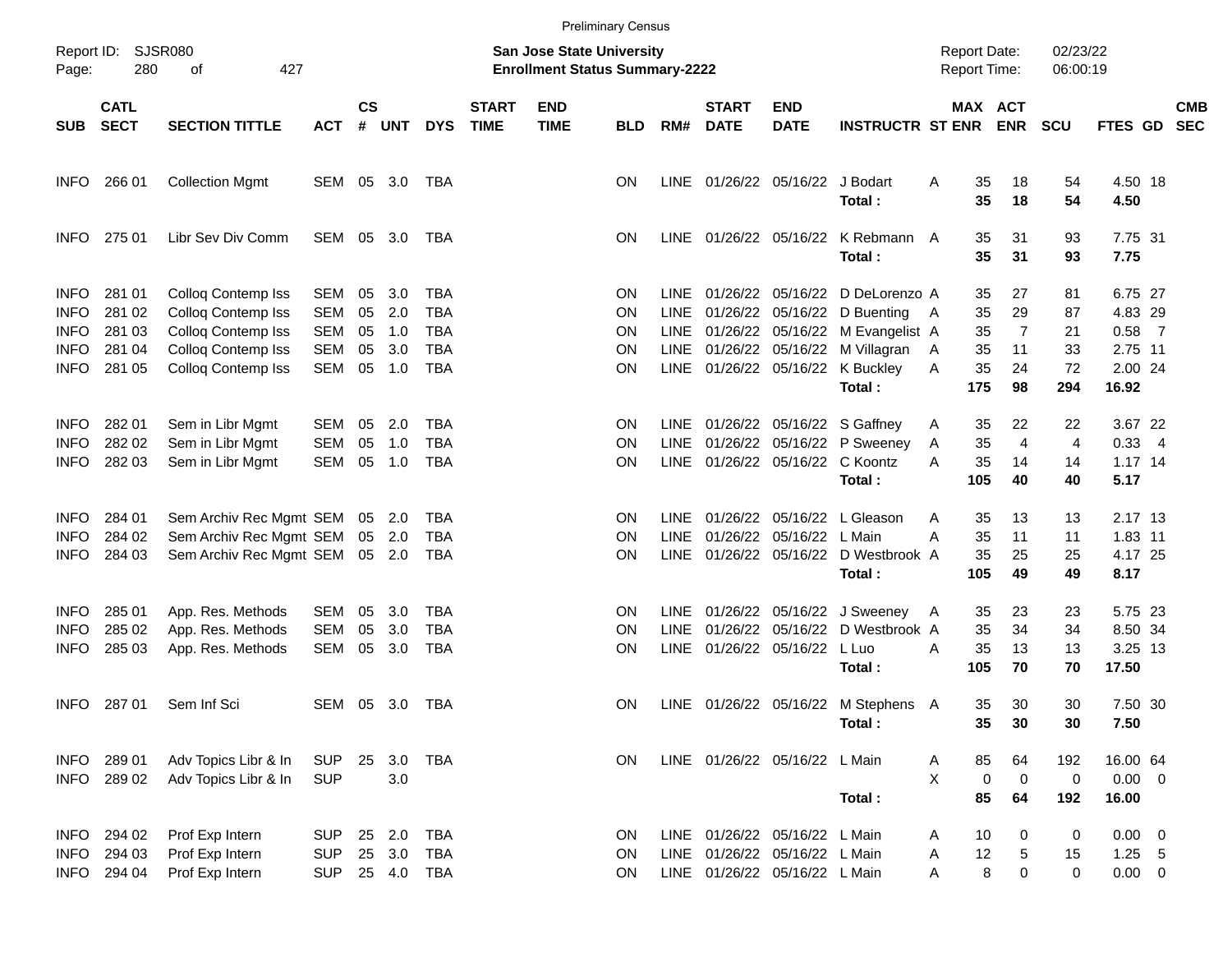|                            |                            |                                              |                          |                                                                           |            |            |                             | <b>Preliminary Census</b> |                        |                            |                             |                           |                                            |                              |                                                    |                  |                        |                          |                          |
|----------------------------|----------------------------|----------------------------------------------|--------------------------|---------------------------------------------------------------------------|------------|------------|-----------------------------|---------------------------|------------------------|----------------------------|-----------------------------|---------------------------|--------------------------------------------|------------------------------|----------------------------------------------------|------------------|------------------------|--------------------------|--------------------------|
| Report ID:<br>Page:        | 281                        | <b>SJSR080</b><br>427<br>οf                  |                          | <b>San Jose State University</b><br><b>Enrollment Status Summary-2222</b> |            |            |                             |                           |                        |                            |                             |                           | <b>Report Date:</b><br><b>Report Time:</b> |                              | 02/23/22<br>06:00:19                               |                  |                        |                          |                          |
| <b>SUB</b>                 | <b>CATL</b><br><b>SECT</b> | <b>SECTION TITTLE</b>                        | <b>ACT</b>               | $\mathsf{cs}$<br>#                                                        | <b>UNT</b> | <b>DYS</b> | <b>START</b><br><b>TIME</b> | <b>END</b><br><b>TIME</b> | <b>BLD</b>             | RM#                        | <b>START</b><br><b>DATE</b> | <b>END</b><br><b>DATE</b> | <b>INSTRUCTR ST ENR</b>                    | <b>MAX</b>                   | <b>ACT</b><br><b>ENR</b>                           | <b>SCU</b>       | FTES GD                |                          | <b>CMB</b><br><b>SEC</b> |
|                            |                            |                                              |                          |                                                                           |            |            |                             |                           |                        |                            |                             |                           | Total:                                     | 30                           | 5                                                  | 15               | 1.25                   |                          |                          |
| <b>INFO</b>                | 295 01                     | Sch Libr Fieldwork                           | <b>SUP</b>               | 25                                                                        | 3.0        | <b>TBA</b> |                             |                           | <b>ON</b>              | <b>LINE</b>                | 01/26/22                    | 05/16/22                  | M Harlan<br>Total:                         | 15<br>A<br>15                | 6<br>6                                             | 18<br>18         | 1.40<br>1.40           | $\overline{4}$           |                          |
| <b>INFO</b><br><b>INFO</b> | 298 01<br>298 02           | <b>Special Study</b><br><b>Special Study</b> | <b>SUP</b><br><b>SUP</b> | 25<br>25                                                                  | 1.0<br>2.0 | TBA<br>TBA |                             |                           | <b>ON</b><br><b>ON</b> | <b>LINE</b><br><b>LINE</b> | 01/26/22<br>01/26/22        |                           | 05/16/22 A Johnson<br>05/16/22 A Johnson   | 10<br>A<br>10<br>A           | $\Omega$<br>$\Omega$                               | $\mathbf 0$<br>0 | $0.00 \quad 0$<br>0.00 | $\overline{0}$           |                          |
| <b>INFO</b>                | 298 03                     | <b>Special Study</b>                         | <b>SUP</b>               | 25                                                                        | 3.0        | TBA        |                             |                           | ON                     | <b>LINE</b>                | 01/26/22                    |                           | 05/16/22 A Johnson                         | 14<br>A                      | $\overline{7}$                                     | 21               | 1.75                   | - 7                      |                          |
| <b>INFO</b>                | 298 04                     | <b>Special Study</b>                         | <b>SUP</b>               | 25                                                                        | 3.0        | TBA        |                             |                           | ON                     | <b>LINE</b>                | 01/26/22                    | 05/16/22                  | A Johnson<br>Total:                        | $12 \overline{ }$<br>A<br>46 | 0<br>$\overline{7}$                                | 0<br>21          | 0.00<br>1.75           | $\overline{\phantom{0}}$ |                          |
| <b>INFO</b>                | 299 01                     | <b>MA Thesis/Project</b>                     | <b>SEM</b>               | 25                                                                        | 3.0        | <b>TBA</b> |                             |                           | ON                     | LINE                       | 01/26/22                    | 05/16/22                  | L Main<br>Total :                          | A                            | $\overline{a}$<br>0<br>$\mathbf{2}$<br>$\mathbf 0$ | 0<br>0           | $0.00 \ 0$<br>0.00     |                          |                          |

**Department : School of Information in the state of Properties of the UP of Properties Constructed SCHOOL 2098 1419 3373 314.00 Lower Division :**  $\begin{array}{cccc} 0 & 0 & 0 & 0.00 \\ \text{Upper Division:} & 175 & 137 & 411 & 34.15 \end{array}$ **Upper Division : 175 137 411 34.15<br>Graduate Division : 1923 1282 2962 279.85 Graduate Division : 1923 1282 2962 279.85**